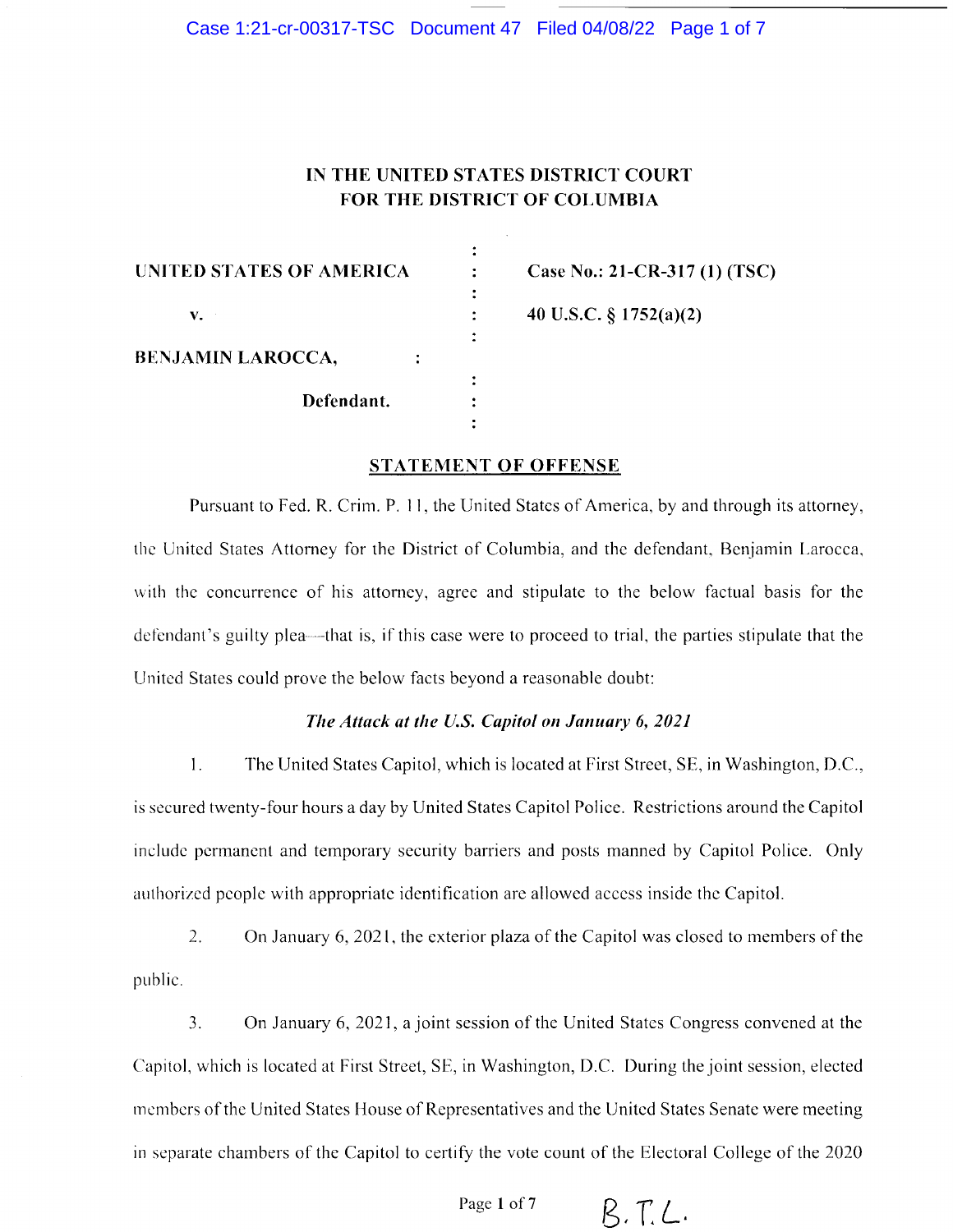# Case 1:21-cr-00317-TSC Document 47 Filed 04/08/22 Page 2 of 7

Presidential Election, which had taken place on Tuesday, November 3, 2020. The joint session began at approximately 1:00 PM. Shortly thereafter, by approximately 1:30 PM, the House of Representatives and Senate adjourned to separate chambers to resolve a particular objection. United States Vice President Michael R. Pence was present and presiding, first in the joint session, and then in the Senate chamber.

4. As the proceedings continued in both the llouse of Rcpresentatives and the Senate—-with Vice President Pence present and presiding over the Senate—a large crowd gathered outside the Capitol. Temporary and permanent barricades, as noted above, were in place around thc cxterior of the Capitol, and Capitol Police officers were present and attempting to keep the crowd away from the Capitol and the proceedings underway inside.

5. At approximately 2:00 PM, certain individuals in the crowd forced their way through, up, and over the barricades. Capitol Police officers were forced to retreat, and the crowd advanced to the exterior façade of the building. The crowd was not lawfully authorized to enter or remain in the building and, prior to entering the building, no members of the crowd submitted to security screenings or weapons checks as required by Capitol Police officers or other authorized security officials.

6. At such time, the certification proceedings were still underway, and the exterior doors and windows of the Capitol were locked or otherwisc securcd. Capitol Police officcrs attempted to maintain order and keep the crowd from entering the Capitol; however, shortly after 2:00 PM, individuals in the crowd forced entry into the Capitol, including by breaking windows and by assaulting members of law enforcement, as others in the crowd encouraged and assistcd those acts. The riot resulted in substantial damage to the Capitol, requiring the expenditure of more than \$1.4 million dollars for repairs.

Page 2 of 7

b,TL.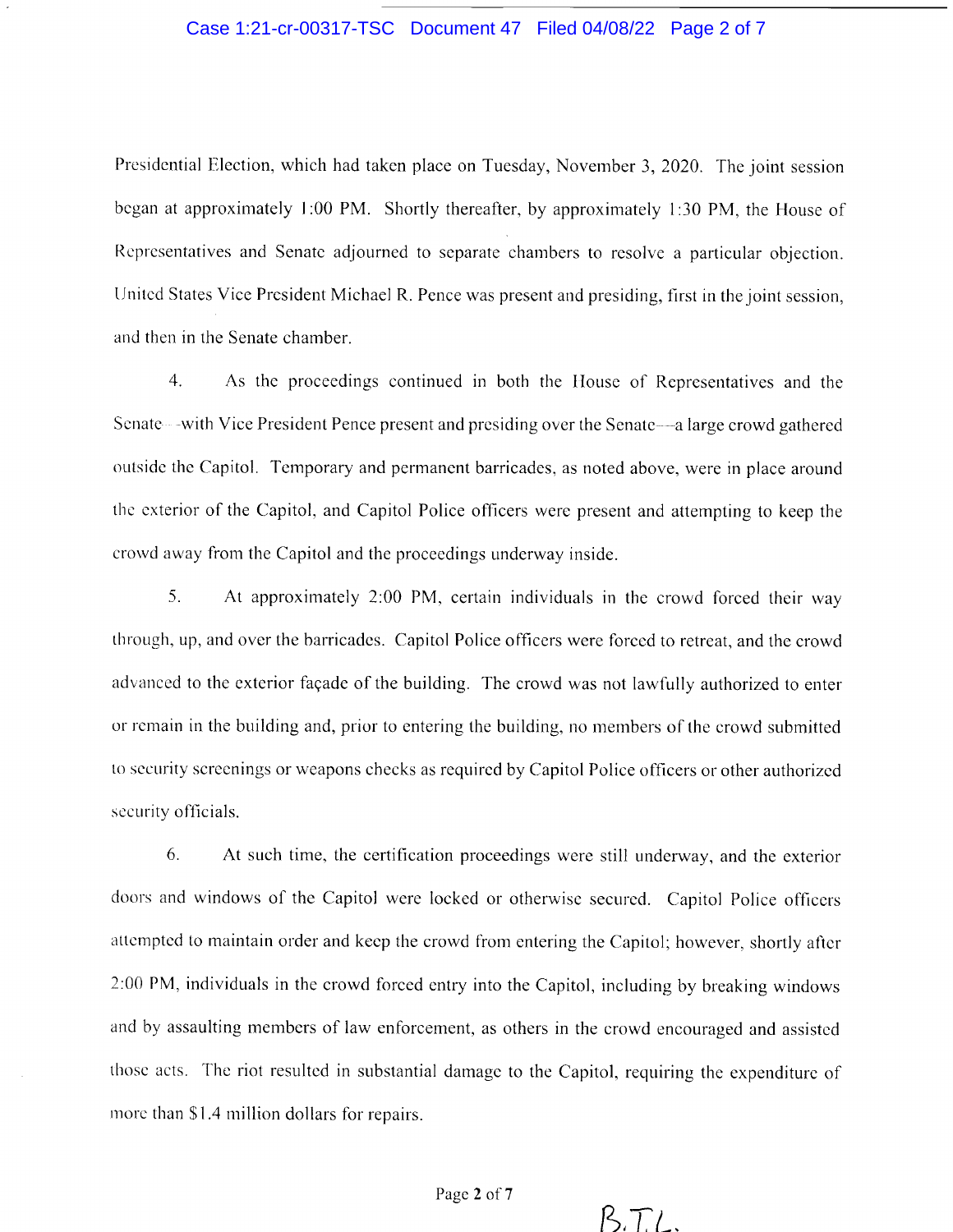#### Case 1:21-cr-00317-TSC Document 47 Filed 04/08/22 Page 3 of 7

7. Shortly thereafter, at approximately 2:20 PM, members of the House of Representatives and of the Senate—including the President of the Senate, Vice President Pence were instructed to, and did, evacuate the chambers. Accordingly, all proceedings of the United States Congress, including the joint session, were effectively suspended. In light of the dangerous circumstances caused by the unlawful entry to the Capitol—including the danger posed by individuals who had entered the Capitol without any required security screening or weapons checks---Congressional proceedings could not resume until after every unauthorized occupant had been removed from or left the Capitol, and Capitol Police confirmed that the building was secured. The Joint Session proceedings resumed at approximately 8:00 PM on January 6, 2021, after the building had been secured. Vice President Pence remained in the Capitol from the time he was evacuated from the Senate Chamber until the session resumed.

## Benjamin Larocca's Participation in the January 6, 2021, Capitol Riot

8. Benjamin Larocca, lives in Seabrook, Texas. On January 4, 2021, Larocca traveled from Houston, Texas, to Washington, D.C., via automobile, along with co-defendant Christian Cortez. Larocca and Cortez traveled to Washington, D.C., to protest Congress's certification of the Electoral College vote for the 2020 Presidential Election.

9. On January 6, Larocca and Cortez attempted to attend the "Stop the Steal" rally taking place in Washington, D.C. They were unable to get close enough to the White House to see anyone speaking, but they were able to hear former President Donald J. Trump over the loudspeakers.

10. l.arocca and Cortez then marched with other individuals to the Capitol.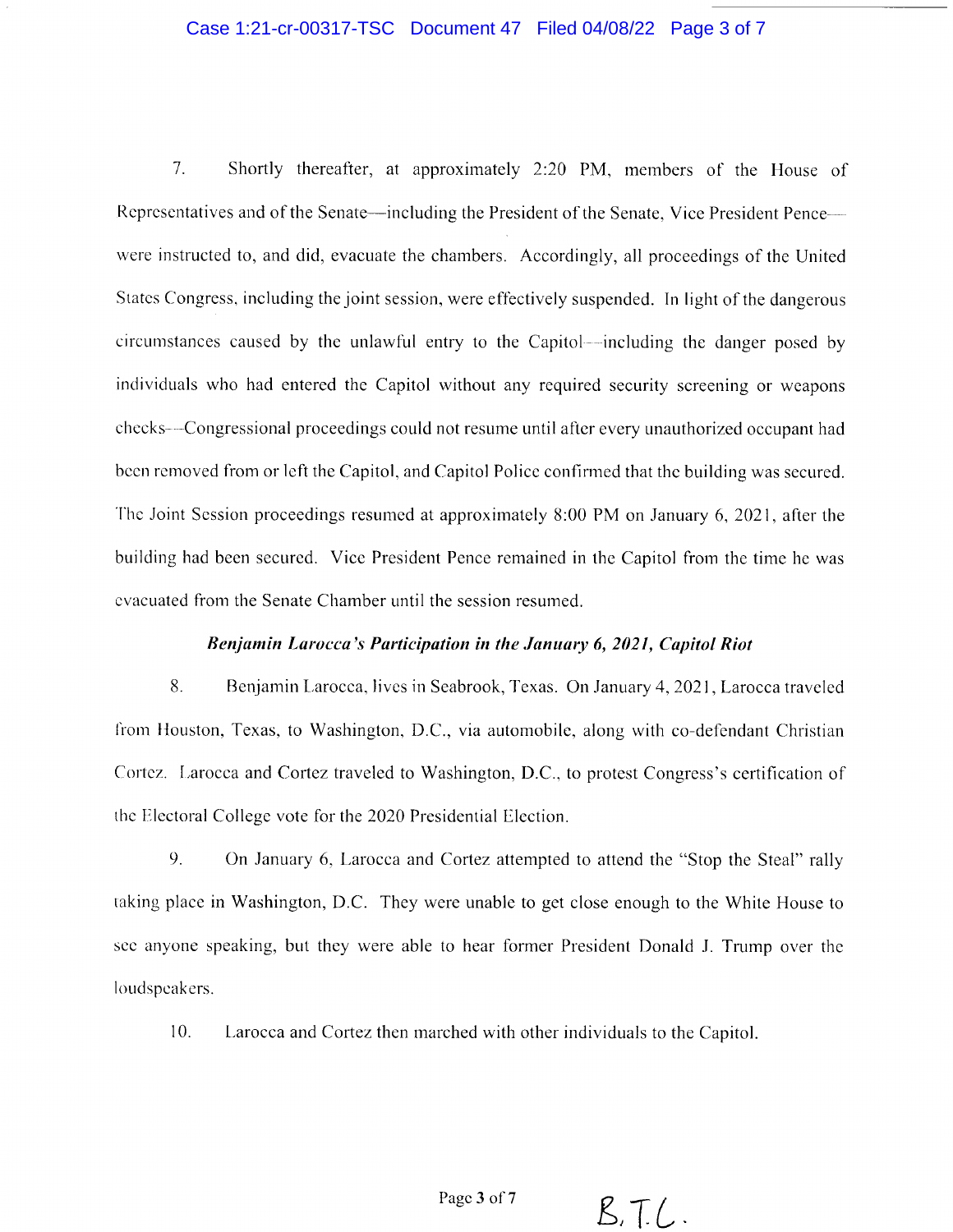# Case 1:21-cr-00317-TSC Document 47 Filed 04/08/22 Page 4 of 7

<sup>I</sup>l. As they approached the Capitol, Larocca and Cortez saw others climbing the walls of the building. Larocca and Cortez climbed stairs on the West Side of the Capitol and ultimately reached the Upper West Terrace on the Senate Side of the Capitol.

12. Larocca and Cortez entered the Capitol at approximately 2:53 PM through the Parliamentarian Door. Larocca and Cortez then traveled through the Brumidi Corridors where they joined a crowd of rioters facing off with law enforcement. The law enforcement officers were wearing official uniforms, ranging from standard uniforms to body armor. The officers' uniforms contained badges, name plates, patches, and other distinctive markings indicating that they were law enforcement officers. The officers stood in a formation across the hallway, preventing Larocca, Cortez, and others unlawfully in the Capitol from proceeding forward. Larocca and the crowd engaged in chants of "USA!" and "Whose house? Our house!," while other individuals chanted, "Forward!" Larocca, using his cell phone, filmed these events and himself in "selfie mode" chanting "Our house!" and posted it to his Instagram story. Larocca added a caption to one of the videos that read, "We got in."

13. Larocca and Cortez exited the building through the North Doors at approximately 3:06 PM.

14. After Larocca and Cortez exited the Capitol, law enforcement officers—clad in riot gear and other tactical equipment—attempted to block the North Doors and prevent rioters from reentering the Capitol. Multiple rioters launched projectiles--including metal barricades and other items-at the doors. A high-pitched, rapid beeping, similar to a smoke alarm, blared overhead. The law enforcement officers struggled to close the North Doors while other rioters held them open from the outside. The law enforcement officers deployed chemical-irritant spray and fireextinguisher retardant. Larocca observed Cortez stepped in front of the North Doors and began

Page 4 of 7  $\beta$ ,  $\top$ ,  $\angle$ .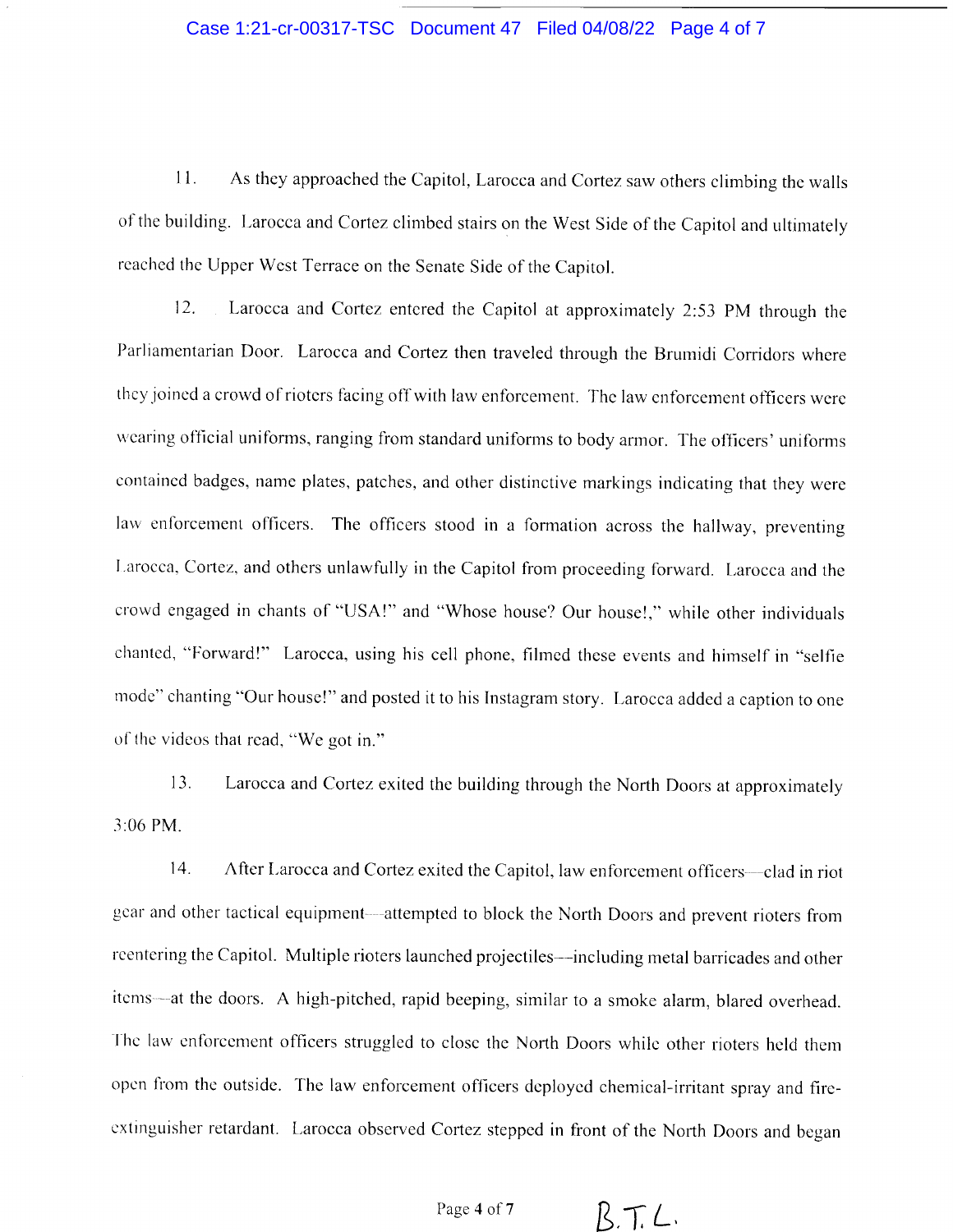### Case 1:21-cr-00317-TSC Document 47 Filed 04/08/22 Page 5 of 7

rcpcatedly yelling at law enforcement: "Fuck you!" and "Oath breakers!" Cortez slammed a bluecolored flag down and stepped forward toward the North Doors. Certain law enforcement officers stopped sealing the North Doors and turned their attention toward Cortez, who they sprayed with a chemical irritant. Cortez did not move and yelled, "Do it some fucking more! Do it some fucking more!"

15. On January 6, 2021, Larocca messaged another individual on Instagram, "Haha dude me and Christian got 4 different kinds of mase sprayed on us ... tear gassed etc."

16. Also on January 6, a different individual messaged Larocca on hrstagram, "You wild!! Love it!" Larocca responded, "Haha hell yeah bro! We kind of got fucked up ... Lmaooo."

17. January 7, another individual messaged Larocca on Instagram, "Damn you're brave." Larocca responded, "Hell yea. It was a demonstration of how we can take it back. Antifa was disguised as trump supporters and started a lot of shit."

18. Also on January 7, another individual messagcd f.arocca on Instagram, "Bro you Fucking stormed the United States Capital today." Larocca responded, "Allegedly ;)."

#### Elements of the Offense

19. that they meet all of the elements of 18 U.S.C. \$ 1752(a)(2). Specifically, Larocca admits: Bcnjamin Larocca knowingly and voluntarily admits to the above lacts and agrees

- Benjamin Larocca engaged in disorderly or disruptive conduct in, or within such proximity to, any restricted building or grounds;
- That such conduct occurred when, or so that, such conduct, in fact, impeded or disrupted the orderly conduct of Governrnent business or official functions, and
- That he did so knowingly, and with intent to impede or disrupt the orderly conduct of Government business or official functions.

 $B.T.C.$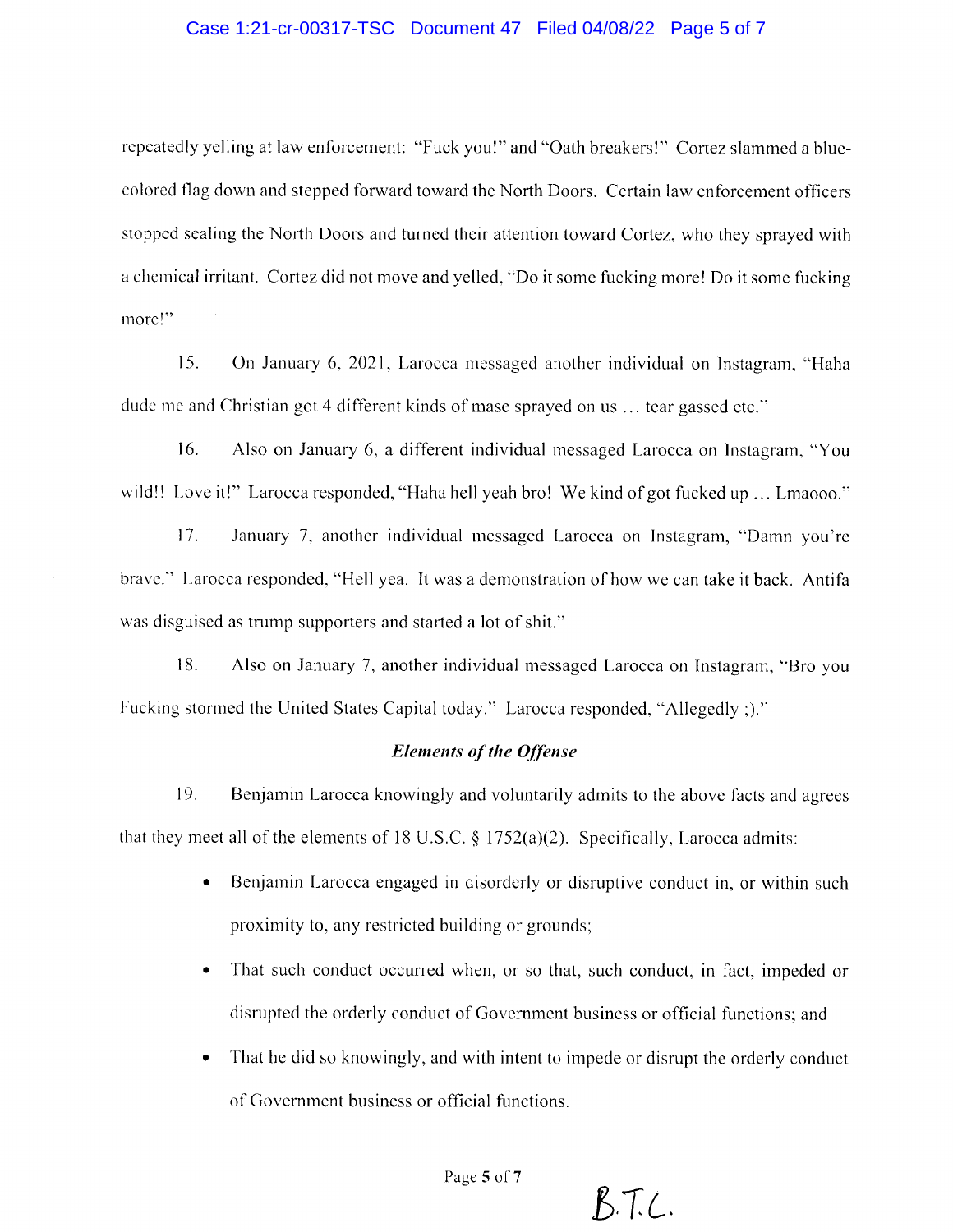## Case 1:21-cr-00317-TSC Document 47 Filed 04/08/22 Page 6 of 7

20. Benjamin Larocca also admits that Title 18, United States Code, Section  $1752(c)(1)(B)$  defines "restricted building or grounds" as "any posted, cordoned off, or otherwise restricted area of a building or grounds where the President or other person protected by the Secret Service or will be temporarily visiting." He further agrees that Section 1752(c) further defines "other person protected by the Secret Service" as "any person whom the United States Secret Service is authorized to protect under section 3056 of this title or by Presidential memorandum, when such person has not declined such protection."

Respectfully submitted,

MATTHEW M. GRAVES United States AttorneY D.C. Bar No. 481052

By:  $\frac{|s|}{|s|}$ 

Kathryn E. Fifield Trial Attorney U.S. Department of Justice, Crim. Div. 'froy A. Edwards, Jr. Assistant LJnited States Attorncy U.S. Attorney's Office, District of Columbia 555 4th St. NW Washington, D.C. 20350 kathryn. fifield@usdoj.gov troy.edwards@usdoj.gov

 $B.T.C.$